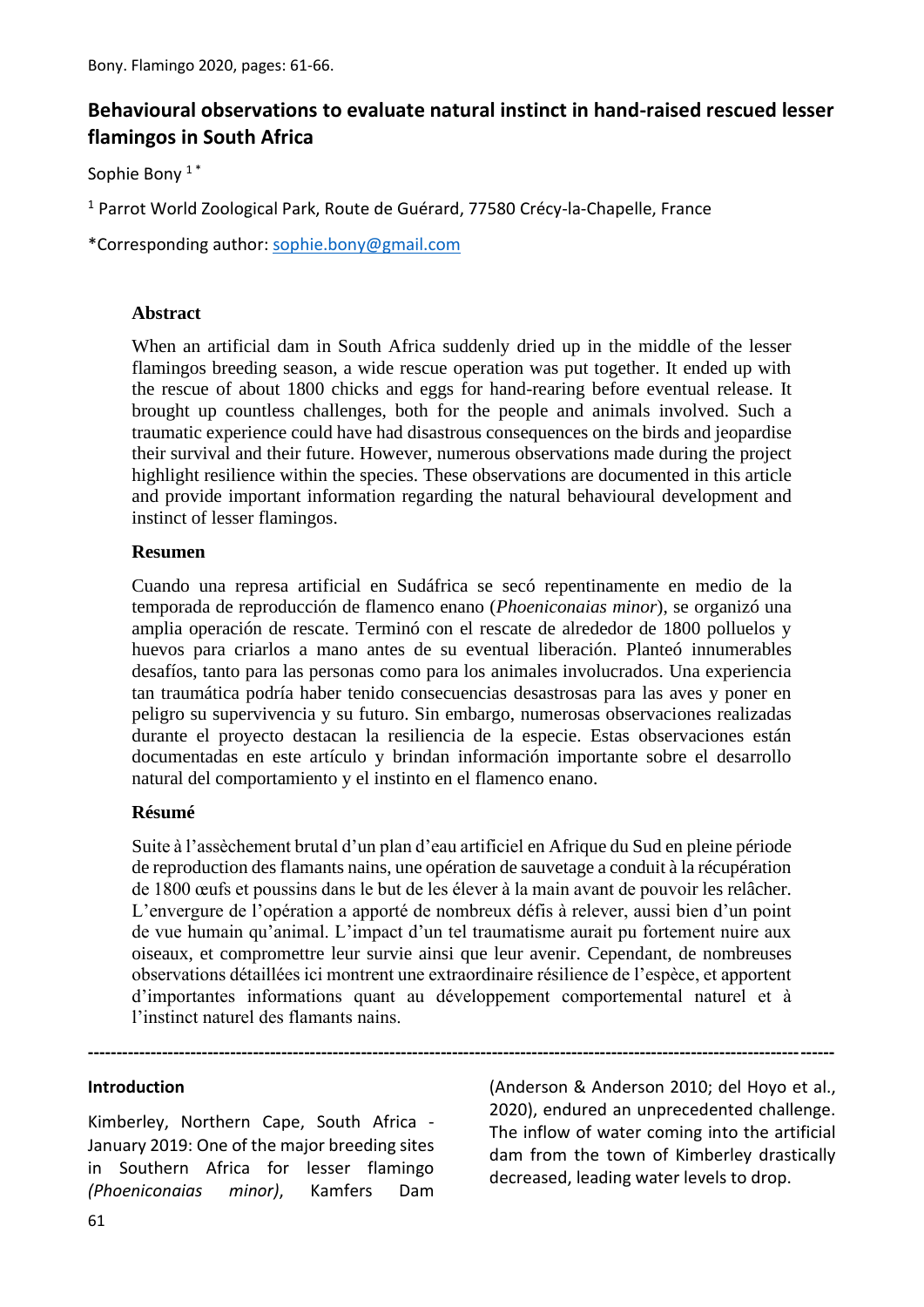Consequently, the area surrounding the flamingo nesting island dried up, forcing the adult birds to move further into the dam to sustain themselves. In Southern Africa, the lesser flamingo breeding season usually occurs in summer, between December and April (del Hoyo et al., 2020). This sudden, artificially induced drought of Kamfers Dam then had a major effect on the survival of hundreds of newly hatched chicks and soonto-hatch eggs. Around 5500 youngsters, old enough to follow the flock were able to head to deeper waters and available algae. Around 1800 chicks and eggs were left behind under the burning sun.

A country-wide and international operation was then quickly set up to rescue those chicks and eggs, with the goal of hand-raising them and releasing them back into the wild. The rescued birds were sent to several facilities across South Africa, including the National Zoological Gardens (NZG) in Pretoria, where the following observations took place over three months. The NZG initially received 200 compromised chicks from the rescue project, which were only a few days old at the time. The challenge in the first two weeks after the rescue was mainly to keep them alive and safe, as they arrived physically traumatised, very weak and dehydrated.

I arrived in South Africa and was assigned to the NZG right after those two weeks, and the following observations described in this article occurred after this sensitive part of the rescue.

# **Methods**

These observations were all made on a daily basis during the rescue project. Approximately 130 lesser flamingo chicks were under the care of NZG when I arrived on 12<sup>th</sup> February 2019. No adult flamingos were rescued, and the chicks were still on, or near, their respective nests when rescued. This means that they only got to see their parents' behaviour for a few days, as lesser flamingo chicks generally stay on or near the nest until they are 5 to 12 days old (Anderson & Anderson 2010; Brown et al., 2011; Shannon 2007). There were also no adult flamingos nearby in the NZG.

The rescued birds were received at NZG two weeks before I arrived. We can thus consider that they were between two and three-and-ahalf weeks old at the beginning of these observations. The birds were first kept in groups of 10 to 15 individuals, then moved to larger groups. The daily routine started with the weighing of each individual chick. Then they were crop fed several times a day until weaning (from ten feeds a day, down to only one). They were all microchiped so they would all be identifiable. Growth (weight, size) and health of each individual were monitored to ensure that body conditions suitable for release could be eventually achieved. After their time at NZG, the birds were brought back to Kimberley for release. These NZG chick rejoined the rest of the rescued lesser flamingos raised in other facilities across South Africa. They were between four and four-and-a-half months old when the first group was released back into the wild.

# **Results**

# Brooding and begging behaviour

Early in the first weeks, the birds showed some instinctive behaviours that are usually directed toward the parents. They would be congregating together or clinging to a stuffed toy made available in the pen when sleeping, as to be brooded under a parent wing on the nest (Brown et al., 2011; Shannon 2007). Some of them also started real soon to show a begging behaviour toward other individuals: standing in front of another bird, turning their back to them, making a characteristic begging call and trying to reach some fictional crop milk while pacing in motion with the other chick.

At that time, the other chick would respond and show the expected response from the parent (Brown 1971; Brown et al., 2011). I had previously observed this behaviour between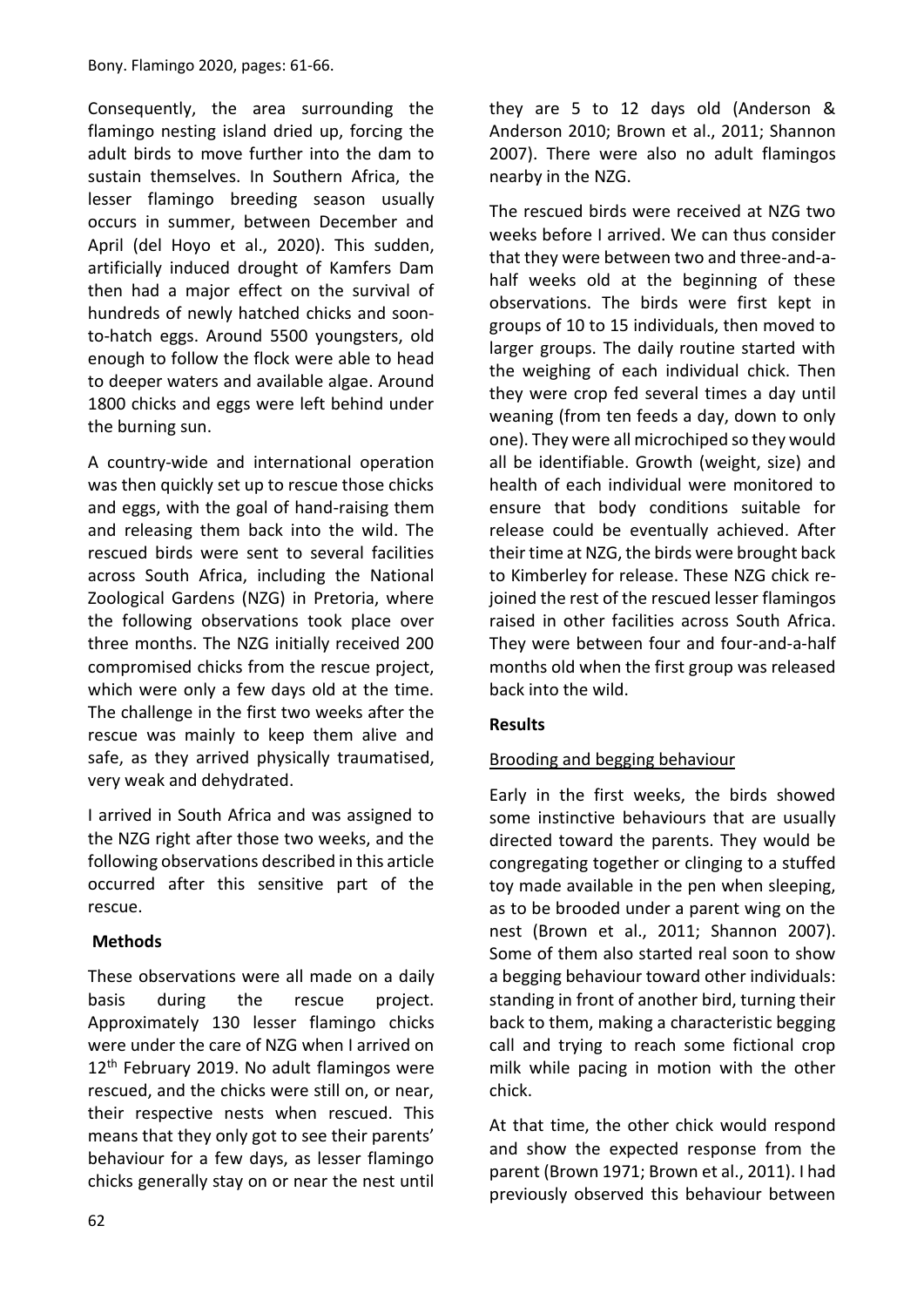chicks from other species of flamingo raised by their respective parents. If we assume that all six species of flamingo display similar breeding behaviours (Brown 1971; Brown et al., 2011; Conrad & Kasielke 2020; Winkler et al., 2020), then it is probably safe to say that the observation made here was not of a rescue-induced behaviour. Healthy parentraised chicks display the same kind of behaviour, so it could mean that the rescue did not alter their natural instincts.

### Strength of the bonds between individuals

Wild and captive flocks can present strong bonds between individuals (Rose & Croft 2015; Rose & Croft 2020; Shannon 2000). This has been observed during this project. During the first weeks, the chicks were kept in small groups, for easy feeding, monitoring and management. After a few weeks, they were strong enough to handle being outside for the most part of the day. It was then noticed that some of them (about a 12 birds) would desperately try to climb the wires between the enclosures or would be pacing non-stop along the fence.

At first, we assumed that those 'climbers' were being bullied in the group they were in, as this often happened. Consequently, they were switched to another group to provide them with a calmer environment, but it did not systematically make this behaviour disappear. A few individuals would instantly start adopting the same behaviour on the next fence, toward the next enclosure. It became clear that they were trying to reach another individual on the other side. Consequently, we decided to keep them all in one large group, in a creche-setting closer to a wild one.

It was then observed that very strong bonds existed between some of the birds. As they were not tagged with identification rings and we could only recognise a few birds, we could not be sure that they were all the exact same birds. Despite this, we noticed that within identified bonded pairs, one of the two birds would constantly follow the other one everywhere, stay very close, sometimes try to hide between its legs. It appeared more like reaching for protection or reassurance than actual interaction. This behaviour was diluted with the birds growing up but was still observed when they were three-and-a-half months old.

### Bullying behaviour

In parallel of the bonding behaviour, we observed some aggressive bullying. When the chicks were kept in small groups during the first weeks of the project, they were divided according to their size to prevent such behaviour as much as possible. However, we observed that some individuals systematically displayed aggressive behaviour, even when they were smaller than the ones they were bullying. Indeed, we could notice one or two small chicks being as aggressive towards larger chicks as they were with small ones.

As a result, switching them between groups was often necessary. It would temporarily create a calmer situation, both in the group they were coming from and in the one they arrived in. The aggressive bullying behaviour started to be noticeable when the younger birds were only about three weeks old. We observed that, as the chicks grew up, this behaviour occurred more often. We attributed that to the enclosures becoming too small for the growing birds. Thanks to a non-stop collaboration with the NZG personnel, we could regularly expand the size of the enclosures. Yet, it was only when the birds were kept in the larger creche and the biggest enclosure (i.e. provided with the largest amount of space) that the bullying behaviour decreased significantly.

#### One-leg resting

At approximately three weeks old, the stronger chicks started to sleep less (and less directly on the ground too). Chicks were already able to stand on one leg for short periods of time. Eventually, after a few weeks we observed that they all spent most of their resting time on one leg, probably because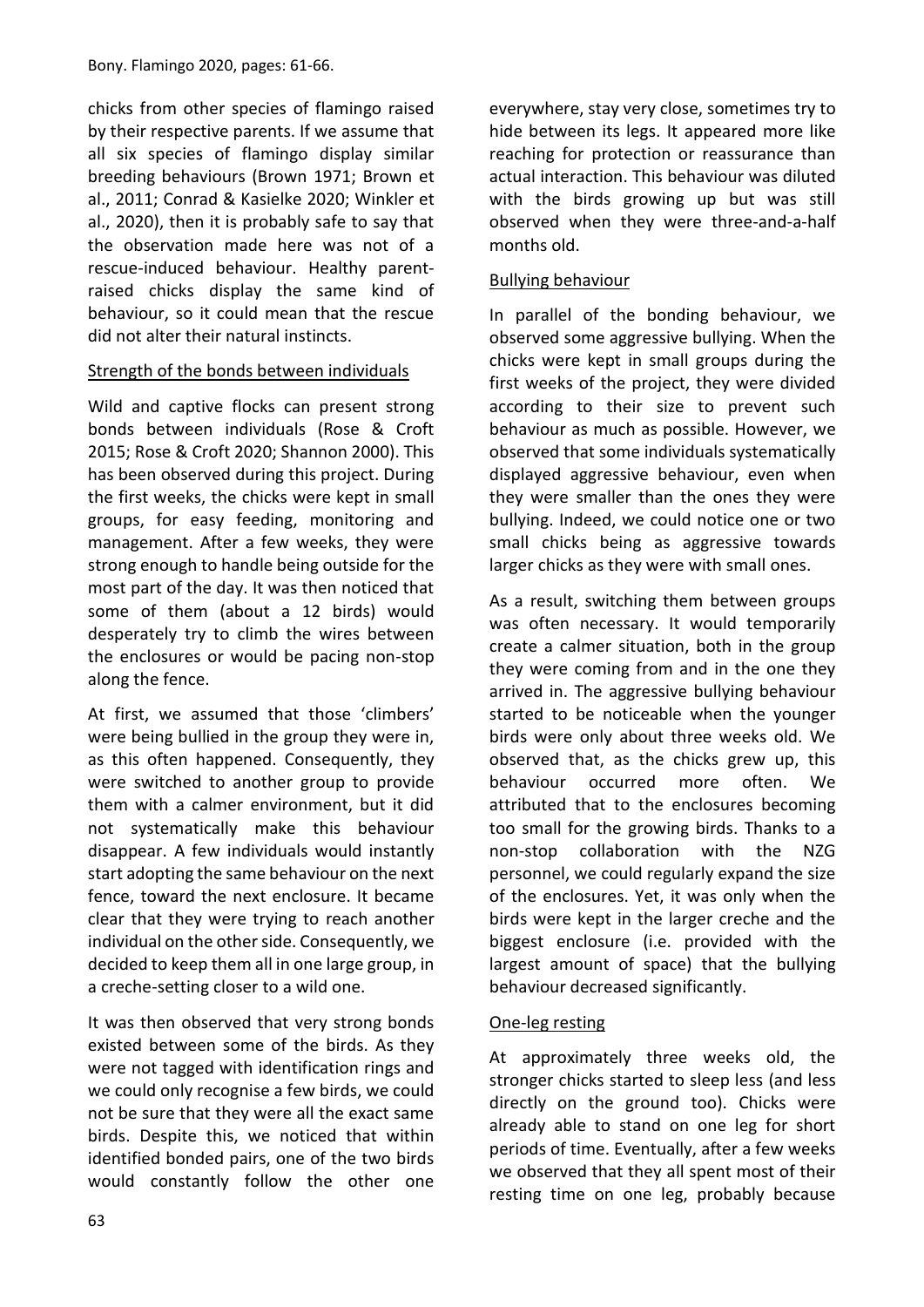they had gained enough strength and balance to do so. At the same time, we noticed that they were sleeping less soundly, being more aware of their surroundings while resting, both indoors and outdoors. Such observations were reassuring concerning their physical development, which further appeared to be normal when considering their weight and size growth rates. These observations suggest that the rescue operation did not impact the natural growth of the birds.

### Additional observations regarding bird growth

Several additional observations mainly agree with the assumption that natural flamingo growth and developed was not impacted upon by the rescue operation.

a) A few days after we opened the big enclosure and regrouped the entire creche together, a helicopter flew over the zoo and the flamingos. They immediately grouped close together, each one staying as close as possible to the others, and the entire flock moving as one bird. They then displayed the head-flagging behaviour better known in flamingos as a courtship display (O'Connell-Rodwell et al., 2004; Stevens 1991) and maybe this stressor, followed by the sudden close proximity of all birds together, stimulated the first stirrings of potential courtship activity.

b) Lesser flamingos feed exclusively on bluegreen algae in deep water, but they also can find food close to the shore (Childress et al., 2008; del Hoyo et al., 2020). They mainly feed near the water surface (Brown et al., 2011) but do share the 'stamp-feeding' behaviour found in the other flamingo species. The birds raised during the rescue project started to display this behaviour as instinctive between five and eight weeks old. It was combined with the use of their bill for filtering the water they were stirring.

c) Almost immediately after the birds were put outside during daytime, they instinctively went towards pools of water available in the pens and cleaned themselves. They already knew how to submerge themselves, dry their down and preen themselves afterwards.

d) At the same time as the previous observation, the birds started jumping around in the enclosure, flapping their wings. This could be assigned to a natural attempt to experiment with and use their wings, test their balance and their ability to play with air. We further observed that individuals showing feather growth over their down would take off for an instant, as to try to "understand" the wind direction and speed. The growing birds got more and more agile with their wings, as they developed condition thanks to increased exercise. As a result, after a few weeks they would completely take off for a few seconds. They were then assessed to be ready for returning to Kimberley before release.

The pictures of the first release event showed the birds flying, facing wind. In the wild, they would have been encouraged to undergo the same learning process by the adults in the colony (Brown 1971).

#### Feeding behaviour

At their arrival, crop-feeding by humans was performed to feed the chicks. At about six weeks old, the birds were offered the choice between crop-feeding by humans and bowls in their enclosures with food *ad lib*. The bowls were first filled with the crop-feeding mix used since their arrival, and adult food was then gradually introduced in the mix. Supplementary crop-feeding was still given twice a day then once a day to those who did not completely sustain themselves with the food they found.

We also chose to follow their preferences when transitioning between the 'baby diet' and young adult food. As a result, they transitioned themselves over less than a week, and finished weaning themselves from crop-feeding over two and a half days. As the birds started feeding themselves, we observed that they filled their crops more than we would have done with artificial cropfeeding. This is directly linked to the fact that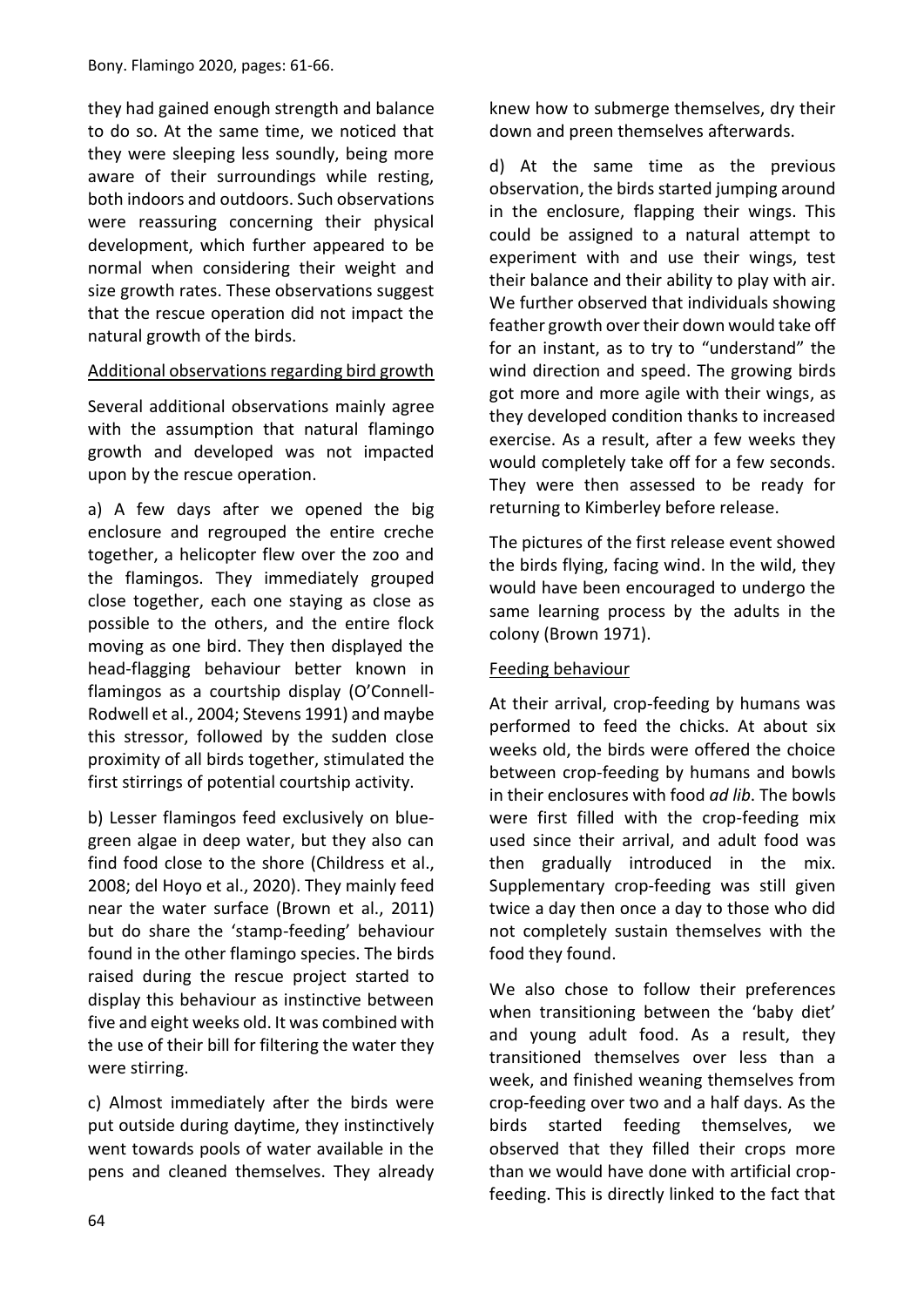their crop capacity quickly increases during the weaning process (Conrad & Kasielke 2020). The chick growth rates remained satisfactory and kept the same pace during the entire weaning process. The feeding strategy that we used helped to minimise the handling time of the birds and, as a consequence, lowered the risk of them being imprinted.

### **Discussion**

It is known that artificial rearing of flamingos can disrupt their intraspecific socialisation and induce some kind of imprinting, voluntarily or not (Conrad & Kasielke 2020). We did our best to keep the handling of the birds to the bare minimum to ensure them the best chances upon their return to the wild. These rescued lesser flamingos have shown the early development of behaviours (brooding, bond between individuals, bullying, one-leg resting) typically documented in flamingo species (Brown et al., 2011; Rose & Croft 2015). Also, the wide range of behaviours observed and explained in the results section show some strong natural instincts within the birds. Their physical and cognitional development, evaluated as normal, thereby seemed to not have been affected by their rescue and captivity, although appearing as traumatic. It all seems to give evidence of a strong resilience of the birds in the growth and survival characteristics of their species. Maybe of all flamingos as the six species do share some behavioural features. Plus, most of the wild behaviours witnessed here had already been seen in captivity.

Could it mean that captivity does not affect many of a flamingo's natural instincts? Over the years, in the course of my professional work as a bird keeper, I have noticed many behavioural patterns in flamingos that had been captive for generations, shared by three species, both adults and chicks. These species were the greater *(Phoenicopterus roseus)*, Caribbean *(P. ruber)* and Chilean flamingo *(P. chilensis)*. Not having compared these behaviours with wild individuals, I wished to

understand if some of the behaviours were captive-induced, or an integral part of the birds regardless of if they were wild or captive. I also wanted to know if they were instinctive, taught by the parents, or shared within the flock, and if they were all shared with these three other flamingo species that I have cared for in the past. This rescue operation answered some of these questions, as those birds were wild, not raised by their parents, and of another species. Finally, as the chicks observed at NZG were always kept in groups, first small then larger, it raises another question. Is the learning potential of living within a flock higher than what comes from the parents? Is growing in a flock promoting another sort of resilience and allowing wild behaviours to develop in captive settings?

### **Conclusion**

Over three months, the birds displayed some amazing instinctive behaviours. Many of my observations raised fascinating questions, and call for more research into: The social bonds (positive and negative) between growing flamingo chicks; a potential link between these early bonds and the strong pair-bond that makes flamingos apparently monogamous (Conrad & Kasielke 2020; Shannon 2000; Winkler et al., 2020); and as lesser flamingos are the most gregarious if not the most social (Brown 1971; Rose & Croft 2020) of flamingo, assessment of social differences between the six flamingo species.

Aside of their behaviour, the speed of the weaning was quite surprising. It would be interesting to know more about the weaning process when the birds are raised by their parents. It may be of use in the event of another large rescue elsewhere in the world and provide an additional monitoring tool for the development of flamingo chicks. The goal of releasing these flamingos back in the wild means it is essential to make sure their development is viable.

Finally, and more generally, it is clear from these observations that rescue projects such